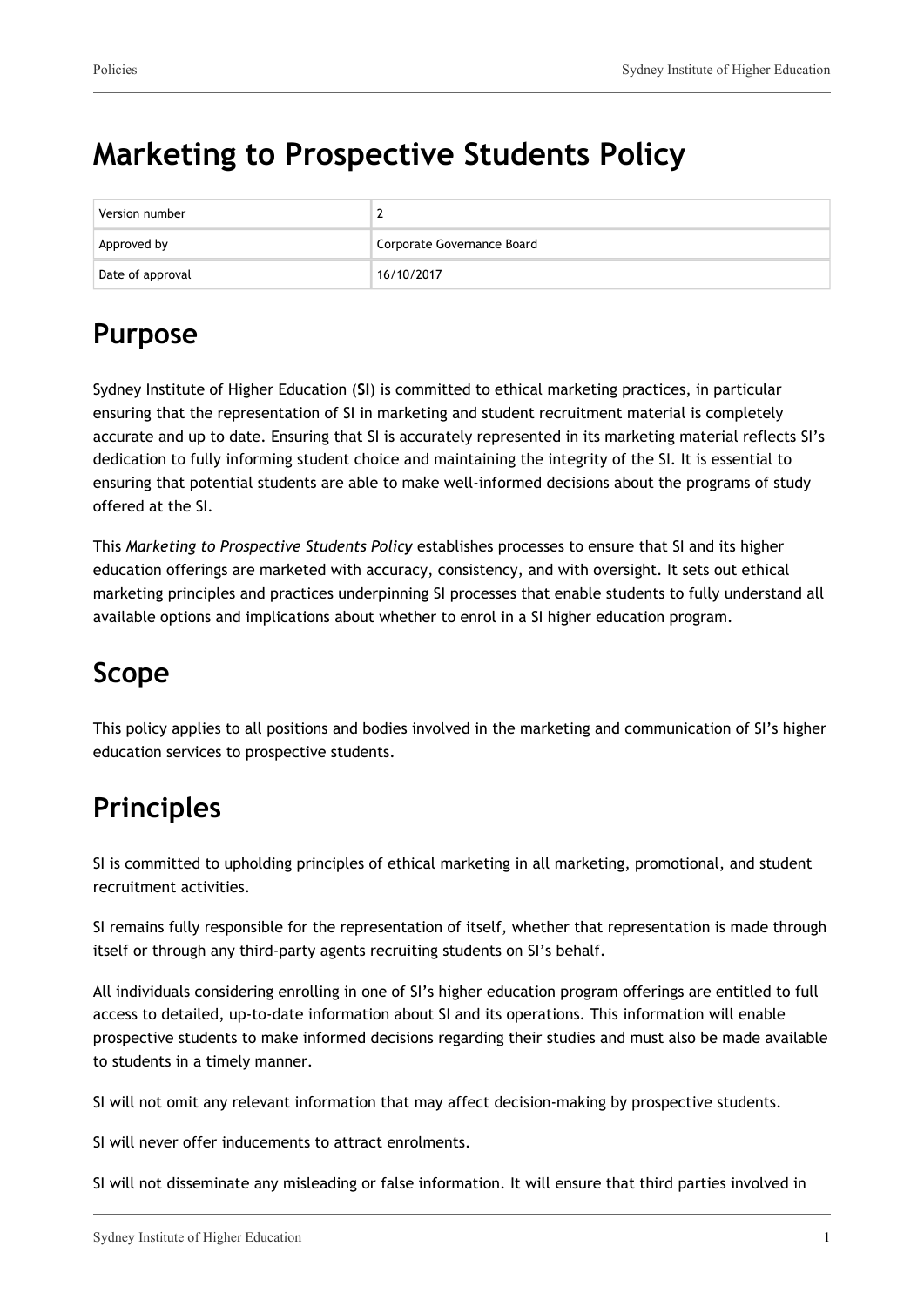promoting SI do not provide misleading or false information.

Representation of and information about matters relating to studying at SI will be:

- Current and accurate at all times
- Publicly available where appropriate
- Of sufficient depth to allow students to make an informed decision about undertaking a program of study at SI
- Consistent with the accreditation status of SI programs (by both TEQSA and any relevant professional accreditation bodies).

### **Procedures**

#### *Marketing and promotional material*

All marketing material will:

- Include SI's CRICOS number, if and wherever relevant
- Go to all reasonable lengths to not make vague or ambiguous statements
- Not guarantee successful program completion for all students
- Provide a dedicated student enquiry contact address or phone number for individuals to verify the information published in marketing materials
- Direct students to sources of additional information regarding content published in marketing materials
- Include a statement of the date from which the information is valid, and a commitment to inform students of changes to the information in a timely manner.

SI will not represent its higher education programs as accredited or in the process of being accredited until programs have received accreditation from TEQSA. The same restriction applies to advertise the accreditation status of any other professional accrediting bodies who may accredit SI courses in addition to TEQSA.

The Business Development Manager will have written confirmation of consent to publish marketing material that features a student photo or testimonial.

The Business Development Manager must carefully review all marketing material prior to dissemination and seek final approval from the President before publication.

#### *Education Agents*

The use of education agents is one of SI's key marketing tools. It is imperative that education agents act ethically and in accordance with SI's vision and values.

Education agents must enter into formal contracts with SI and their performance will be closely monitored to ensure their compliance with the principles of ethical marketing. Education agents that breach these principles or their agreement will be subject to immediate penalties, including the termination of the contract.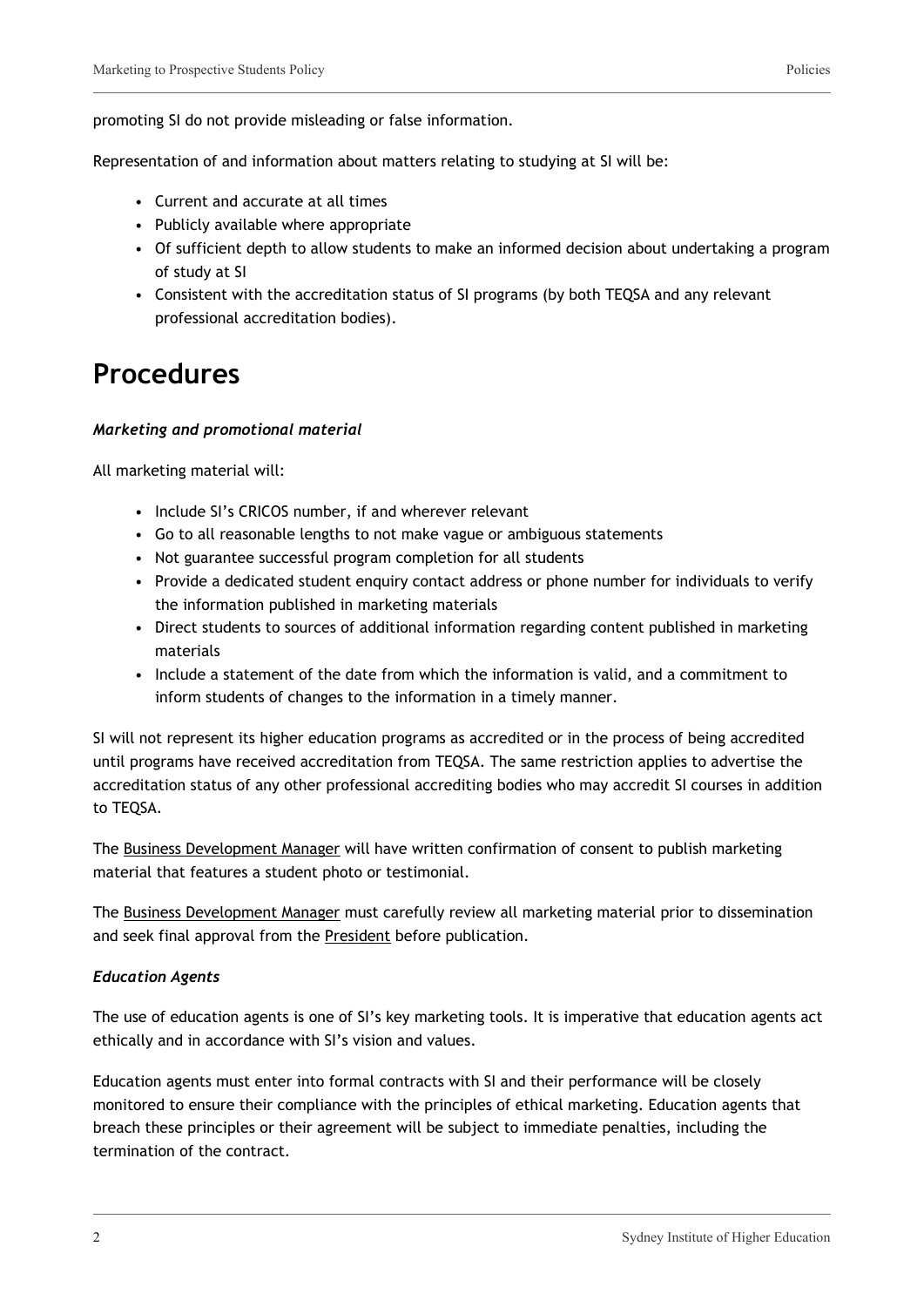For more information, refer to the *Education Agents Policy.*

#### *Maintaining accuracy*

The Business Development Manager will liaise with the *Executive Management Team* and the relevant academic management committees to ensure all information published about SI is accurate.

The Business Development Manager will maintain clear communication with SI's education agents to ensure all marketing material distributed via education agents is current and accurately represents SI and its higher education program offerings.

In the event that information published in SI's marketing material is rendered inaccurate, the Business Development Manager must ensure the distribution of out-dated material ceases immediately and is removed from the public domain as soon as is reasonably possible. The Business Development Manager will immediately inform education agents that distribution of out-dated material must cease due to changes.

#### *Notification of fee changes*

As per the *Information for Students Policy*, students must be given three months notice of changes to fees and associated costs of studying at SI.

## **Policy Implementation and Monitoring**

The *Corporate Governance Board* delegates responsibility for the day-to-day implementation of this policy to the Business Development Manager.

The *Corporate Governance Board* will review all periodic reports from the Business Development Manager, in accordance with the *Compliance Calendar.*

The *Corporate Governance Board* will review and investigate all relevant student complaints and concerns raised by staff members regarding marketing material, in accordance with the *Compliance Calendar.*

The *Corporate Governance Board* must ensure that findings from these monitoring activities are taken into account in planning, quality assurance and improvement processes.

## **Definitions**

**Australian Qualifications Framework (AQF):** The national policy for regulated qualifications in Australian education at all levels.

**Corporate Governance Board**: The SI governing body responsible for the oversight of all SI operations, including the direction-setting, quality assurance, monitoring, and improvement of academic and nonacademic operations. It delegates responsibility for academic matters to the *Academic Board*.

**Education Agent**: an individual or organisation contracted by SI to promote higher education courses to,